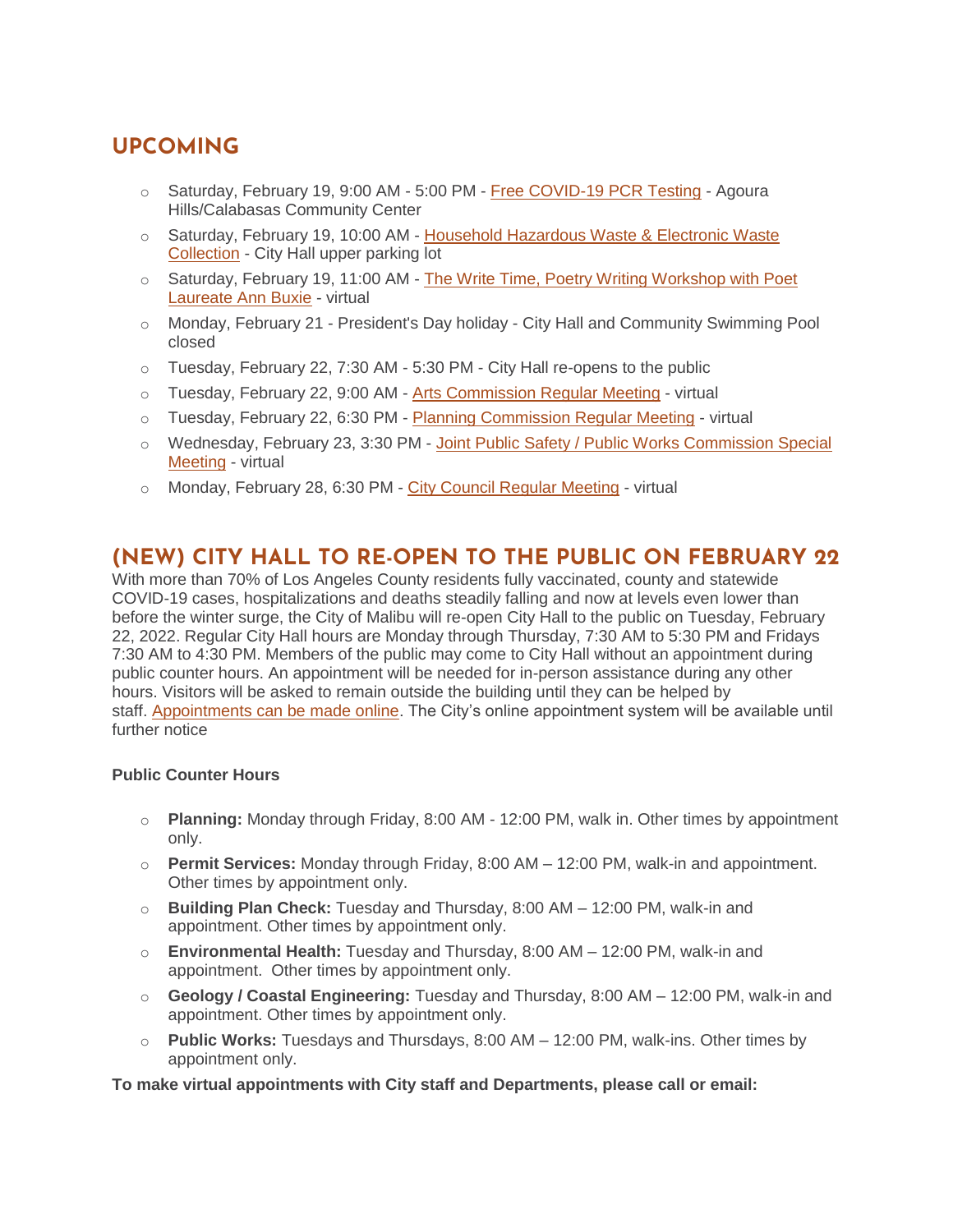- o Building Safety Department (including Environmental Health, Coastal Engineering and Geotechnical Engineering): Call 310-456-2489, ext. 390. Email [mbuilding@malibucity.org.](mailto:mbuilding@malibucity.org)
- o Planning Department: Call 310-456-2489, ext. 485. Email [mplanning@malibucity.org.](mailto:mplanning@malibucity.org)
- o Public Works Department: Call 310-456-2489, ext. 391 . Email [mpublicworks@malibucity.org.](mailto:mpublicworks@malibucity.org)
- o All other City business: 310-456-2489, ext. 392. Email [info@malibucity.org.](mailto:info@malibucity.org)

All Brown Act public meetings including City Council and Commissions will continue virtually as scheduled. The Senior Center is closed, but Senior Center staff are available to assist any seniors in the community that need help and the Dial-A-Ride program will continue to operate. For assistance, call the Senior Center at 310-456-2489, ext. 357.

### **(NEW) PRESIDENT'S DAY HOLIDAY HOURS MONDAY, FEBRUARY 21**

Malibu City Hall and the Community Swimming Pool will be closed on Monday, February 21 in observance of the President's Day holiday. City parks will be open 8:00 AM to sunset.

### **(NEW) FREE COVID-19 TESTING SATURDAY, FEBRUARY 19 IN CALABASAS**

Free COVID-19 PCR (nasal swab) testing is offered on Saturday, February 19, 9:00 AM – 5:00 PM at the Agoura Hills/Calabasas Community Center located at [27040 Malibu Hills Rd.,](https://goo.gl/maps/fAvYKe5WCXZBurzn8) Calabasas. [Click for a map.](https://goo.gl/maps/fAvYKe5WCXZBurzn8) No appointments are needed, but pre[-registration is required online.](https://lablinqportal.com/PatientSignup.aspx?LabId=451) Results will be sent directly to you within 24 hours. The testing service is hosted by the cities of Agoura Hills, Calabasas, Hidden Hills, Malibu and Westlake Village, and operated by Equity Health and LabLinq Diagnostics.

#### **(NEW) MALIBU REBUILDS - STATISTICS**

Staff continues to work with homeowners to rebuild. Here are the current Woolsey Fire rebuild statistics. See [continuously](https://malibupermits.ci.malibu.ca.us/WoolseyRebuildStats.aspx?returnId=901) updated statistics on the Rebuild Portal.

- o Single Family Dwellings building permits issued 223
- o Single Family Dwellings complete 70
- o Multifamily building permits issued 18 units
- o Multifamily building units complete- 12 units

### **MALIBU REBUILDS - PLANNING CONSULTATIONS AND REBUILD RESOURCES**

The Fire Rebuild team is available Monday through Friday at City Hall for complimentary oneon-one consultations about any fire rebuild project. Contact Aakash Shah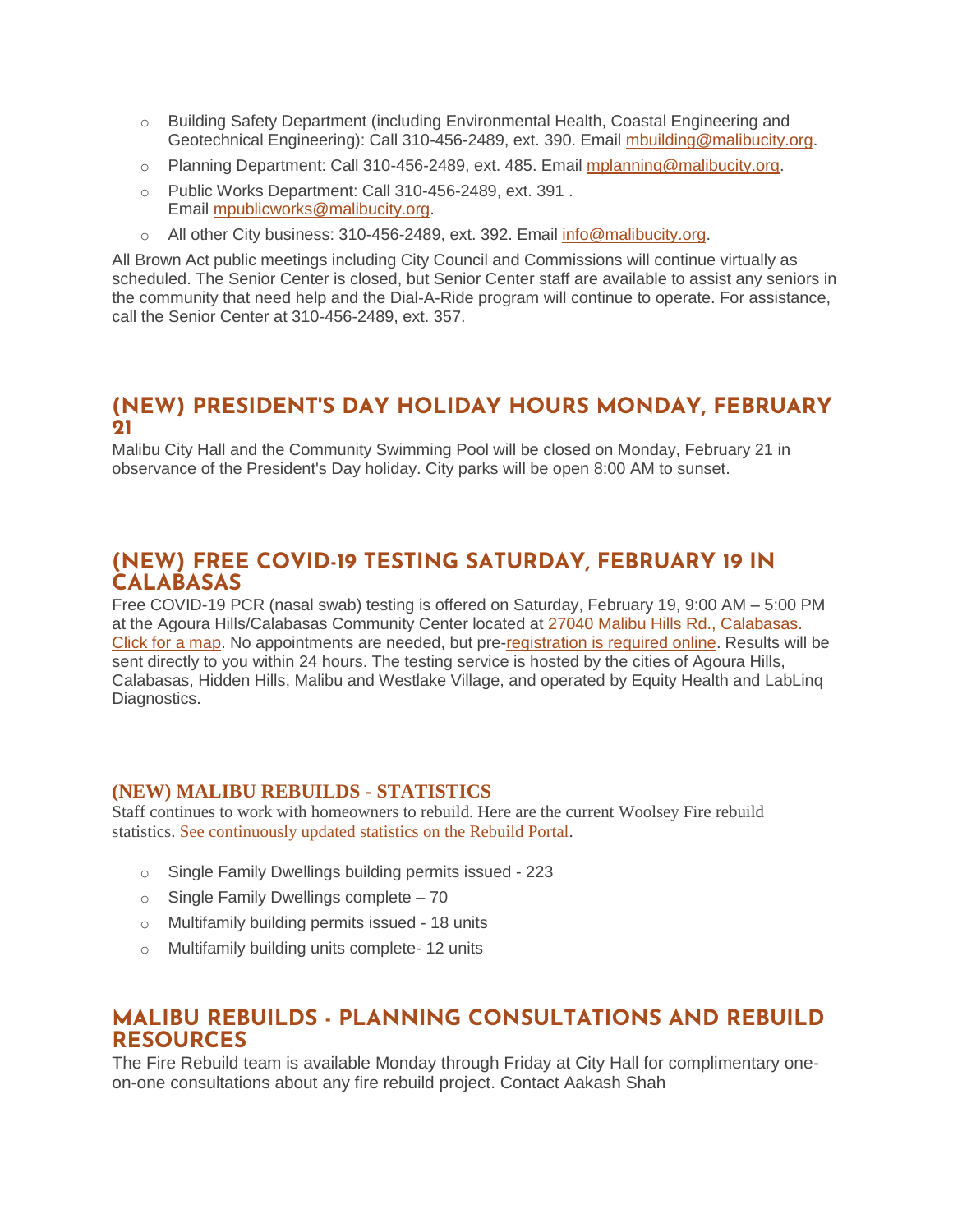at [ashah@malibucity.org](mailto:ashah@malibucity.org) to set an appointment for phone or online meeting. For ideas about how to get started with your project, as well as numerous handouts, forms and resources, visit the Rebuild [webpage.](https://www.malibucity.org/901/Malibu-Rebuilds)

### **(NEW) COVID-19 RESPONSE UPDATE**

City staff continues to monitor and respond to the pandemic by participating in regular briefings and conference calls with partner agencies and issuing alerts and notifications regarding changes to the situation. On February 15, Los Angeles County Department of Public Health (LADPH) confirmed 102 new deaths and 3,348 new cases. Other key updates from [the County's COVID-19 Dashboard](http://publichealth.lacounty.gov/media/coronavirus/data/index.htm) as of February 15, 2022 include the following:

- $\circ$  1,996 confirmed positive cases and 13 deaths in the City of Malibu to date
- o 2,769,372 confirmed cases and 30,081 deaths in LA County to date
- $\circ$  1,835 current hospitalizations in LA County, a decrease of 1,875 since January 31

### **MALIBU SECURES STATE GRANT FOR WILDFIRE PREVENTION EDUCATION**

As part of the City of Malibu's ongoing efforts to be prepared for and help residents be prepared for wildfires, the City has secured a \$65,000 grant from the California Department of Forestry and Fire Protection (CAL FIRE) for the City's Wildfire Prevention Education project. The project will provide training for residents in hardening homes against embers by hosting three sessions of the National Fire Protection Association (NFPA) home wildfire hardening courses, expanding the content of the City's annual Wildfire and Disaster Preparedness Expo, providing focused wildfire preparedness handout materials, and purchasing a fire extinguisher training system to teach residents how to put out small spot fires caused by weed whacking and other ignition sources. Learn more about the City's fire safety efforts [on the webpage.](http://www.malibucity.org/FireSafety)

### **(NEW) WATCH FOR VOLUNTEERS CONDUCTING THE 2022 LA HOMELESS COUNT IN MALIBU FEBRUARY 23**

Community volunteers will be participating in the Los Angeles Homeless Services Authority's 2022 Greater Los Angeles Homeless Count in Malibu throughout the night on Wednesday, February 23. Please drive cautiously and watch for volunteers who will be walking and driving around neighborhoods conducting the survey. Learn more about the Homeless Count, visit [TheyCountWillYou.org.](https://www.theycountwillyou.org/) For more information, contact Public Safety Liaison Luis Flores at [LFlores@MalibuCity.org](mailto:LFlores@MalibuCity.org) or 310-456-2489, ext. 236.

### **SCHEDULE YOUR HOME WILDFIRE HARDENING ASSESSMENT**

The City continues to offer its no-cost Home Ignition Zone Assessment Program for homeowners. The Fire Liaisons will visit your home and give you a checklist of simple, often inexpensive steps you can take to harden your home against flying embers, a major cause of homes igniting during winddriven wildfires like the Woolsey Fire. To schedule an appointment or for help with wildfire preparedness, email [Firesafety@malibucity.org](mailto:Firesafety@malibucity.org) or call 310-456-2489, ext. 387 or visit the Fire Safety [webpage.](https://www.malibucity.org/firesafety)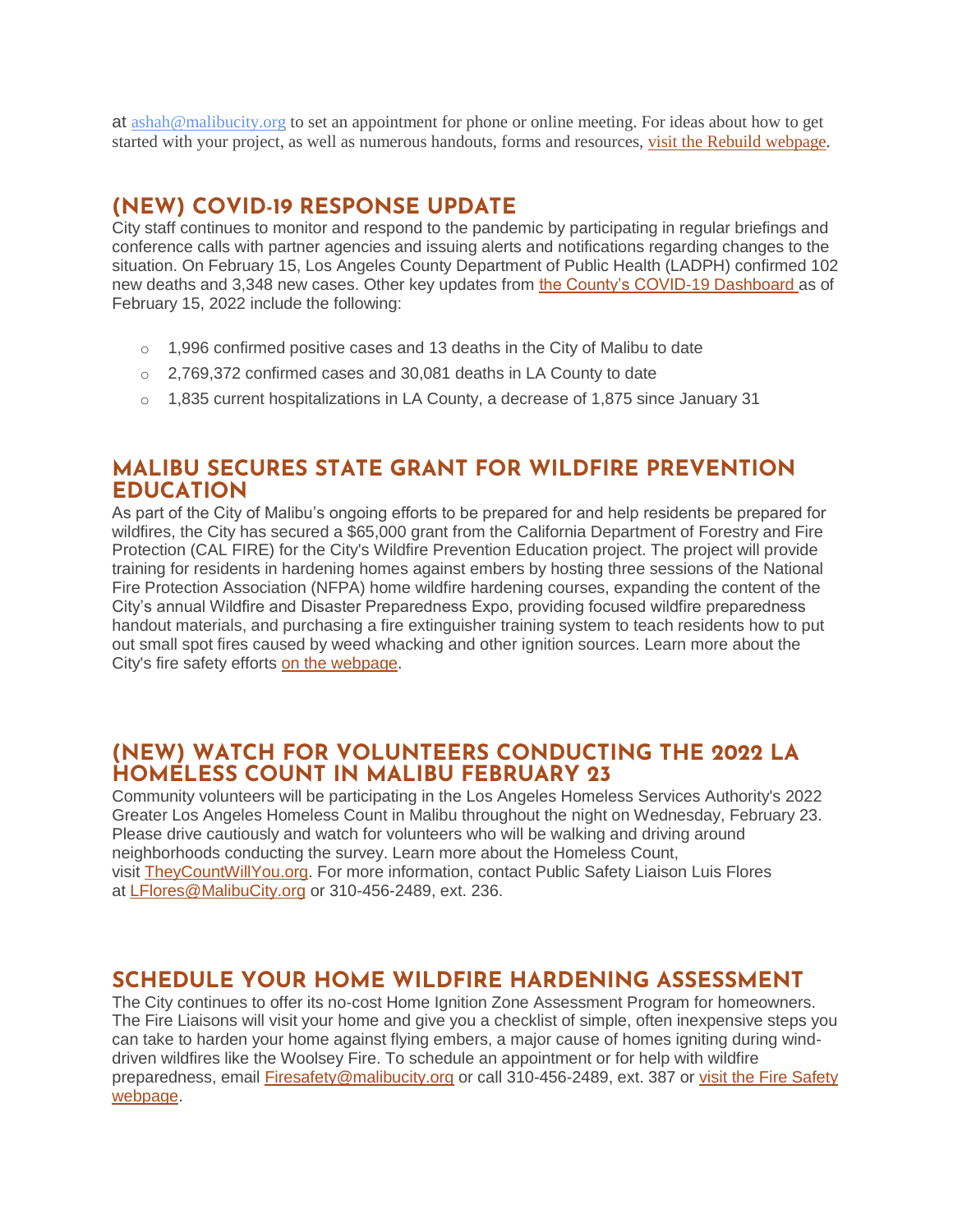### **(NEW) DARKY SKY ORDINANCE DEADLINES EXTENDED**

At its January 10, 2022 meeting, the Malibu City Council extended the deadlines for compliance with the Dark Sky Ordinance for commercial, residential, and institutional districts to October 15, 2022. The compliance period for gas stations remains the same. The City's website has been updated with the planning applications, checklists, Dark Sky requirements by zoning district, and contact information. On February 14, the City issued a [Request for Proposals](https://www.malibucity.org/bids.aspx?bidID=180) for consulting services for public outreach and implementation of the Dark Sky Ordinance. The deadline for responses is March 11. On February 28, staff will update the City Council on the public outreach, status of lighting expert consultant, and enforcement. The staff report will be [available online](https://www.malibucity.org/agendacenter) prior to the meeting. For more information, [visit the webpage.](https://www.malibucity.org/705/Dark-Sky-Ordinance)

### **ACCESSORY DWELLING UNITS ORDINANCE HEARING MARCH 7**

On January 18, the Planning Commission postponed the City's Accessory Dwelling Unit (ADU) draft ordinance hearing to Monday, March 7 due to the high volume of items on the agenda, including Woolsey Fire rebuild deadline extensions and other projects. In addition, on January 21, the California Coastal Commission [issued two memorandums](https://malibucity.org/Admin/DocumentCenter/Document/View/29411/Combined-CCC-Memos_January-2022) which affect the draft ordinance. City staff will address these comments in the March 7 Commission staff report. Community members are invited to attend, watch and give public comment. The State has identified ADUs as an important tool to create more affordable housing amidst the California's housing crisis, and has passed several laws to make it easier to build ADUs. The City is preparing an ordinance to be consistent with State laws, and to ensure the regulations reflect Malibu's needs and characteristics. The staff report, viewing and commenting instructions will be posted prior to the meeting [on the website.](http://www.malibucity.org/virtualmeeting) For more information about the City's ADU regulations [visit the webpage.](https://www.malibucity.org/adu)

## **MALIBU INN MOTEL PROJECT HEARING APRIL 4**

The Planning Commission will hold a public hearing on April 4 on the Malibu Inn Motel project environmental document and project entitlements. The hearing was continued on January 11 to allow time for staff to contact the Regional Water Quality Control Board for clarification on whether the proposed project continues to be exempt [pursuant to Table 4-zz.](https://malibucity.org/DocumentCenter/View/29241/Table4-zzResolutionR14-003) Previous meeting materials and more information about the project are available [on the webpage.](https://www.malibucity.org/810/Malibu-Inn-Motel)

# **(NEW) SPECIAL EVENTS REPORT**

There is currently one permitted upcoming event, on Sunday, February 20. The City of Malibu Planning Department posts a [weekly report of approved event permits on](https://www.malibucity.org/DocumentCenter/View/24661/Permitted-Events) the website. In order for members of the public to be informed of pending event permit applications and to provide an additional opportunity for public input, the City has changed the Event Permit Report format to include all event permit applications deemed complete for review for consistency and compliance with the requirements of the Malibu Municipal Code and the Planning Director's action on each application. The updated Event Permit Report has been posted to the City's website. To sign up to receive an email or text message when an updated Event Permit Report is posted, [visit the e](https://www.malibucity.org/news)[notifications page](https://www.malibucity.org/news) (scroll down to the "Special Event Permit Report" category).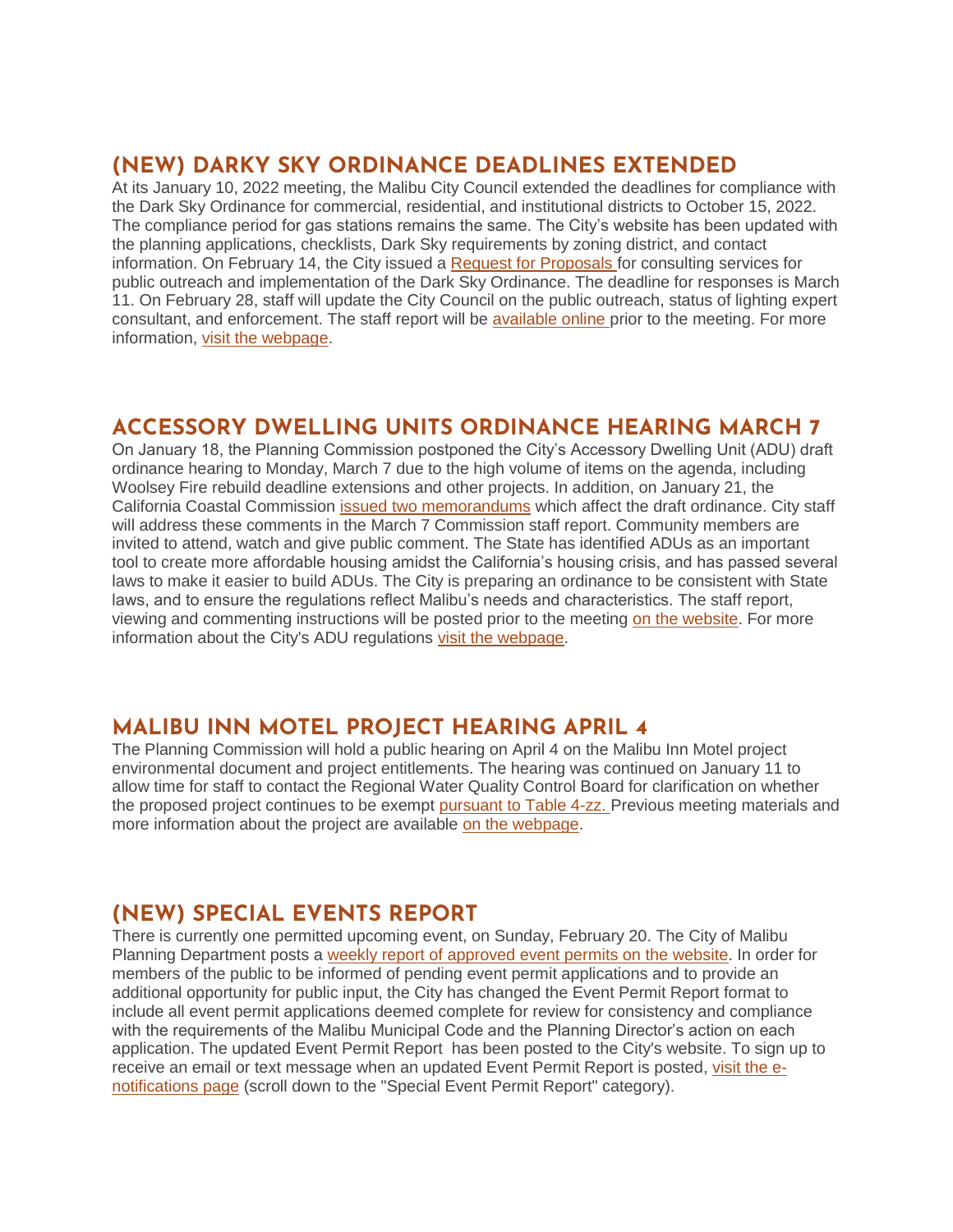### **MALIBU TO TRANSITION TO TIME-OF-USE RATES, CUSTOMERS CAN OPT OUT ANY TIME**

Malibu's electricity service from Clean Power Alliance (CPA) is transitioning to Time of Use (TOU) rates, which will reduce the cost of energy earlier in the day and late at night when demand is lower. Starting in March, customers can save money by reducing their energy use during peak hours between 4:00 PM and 9:00 PM. That can help the environment because prices are lower during the day when clean, inexpensive solar power is abundant. It also reduces strain on the electric grid, which can help prevent power outages. Customers can opt out at any time. See your options and [learn more on the website.](http://cleanpoweralliance.org/TimeMatters)

### **FREE SPRINKLER TIMER AND INSTALLATION THROUGH MALIBU SMART WATER CONSERVATION PROGRAM**

Malibu residents may be eligible for a free Rachio Smart Sprinkler Timer and installation as part of the Malibu Smart water conservation program, a joint effort of the City of Malibu, Los Angeles County Waterworks, and West Basin Municipal Water District. These timers, valued at \$200, make it easy to control your sprinklers from your smart phone and automatically adjust water levels based on the weather conditions to reduce water waste. Malibu Smart also offers free installation, valued at \$300. The timers are available for a limited time on a first-come, first-served basis. Sign up on the [webpage.](https://1num06zo47s.typeform.com/to/TA28QGIC)

### **FREE WATER-SAVING DEVICES AND \$500 REBATES FOR WATER-EFFICIENT LAUNDRY MACHINES**

West Basin Municipal Water District is offering qualified Malibu residents free indoor water-saving device kits as part of its Change & Save program, which aims to inspire residents to save water and money by upgrading to high-efficiency indoor water fixtures. Kits will be sent by mail to your home in two to four weeks. The program also offers a rebate of up to \$500 for the purchase of a qualifying high-efficiency clothes washer. For more information and to sign up, [visit the West Basin website.](https://www.westbasin.org/conservation/conservation-programs/change-and-save/)

#### **HOUSEHOLD HAZARDOUS AND ELECTRONIC WASTE COLLECTION FEBRUARY 19**

Residents can drop off used paint, motor oil, batteries and electronics to be safely and properly disposed of at the Household Hazardous Waste (HHW) and Electronic Waste Collection on Saturday, February 19, 10:00 AM - 2:00 PM at the City Hall Upper Parking Lot. When dropping off materials, please wear a face covering and remain in your vehicle with the windows closed. The event staff will only remove materials from your vehicle trunk or pick-up bed. For more information and the list of accepted materials, [visit the webpage.](https://www.malibucity.org/Calendar.aspx?EID=6102)

# **(NEW) YOUTH COMMISSION RECRUITMENT**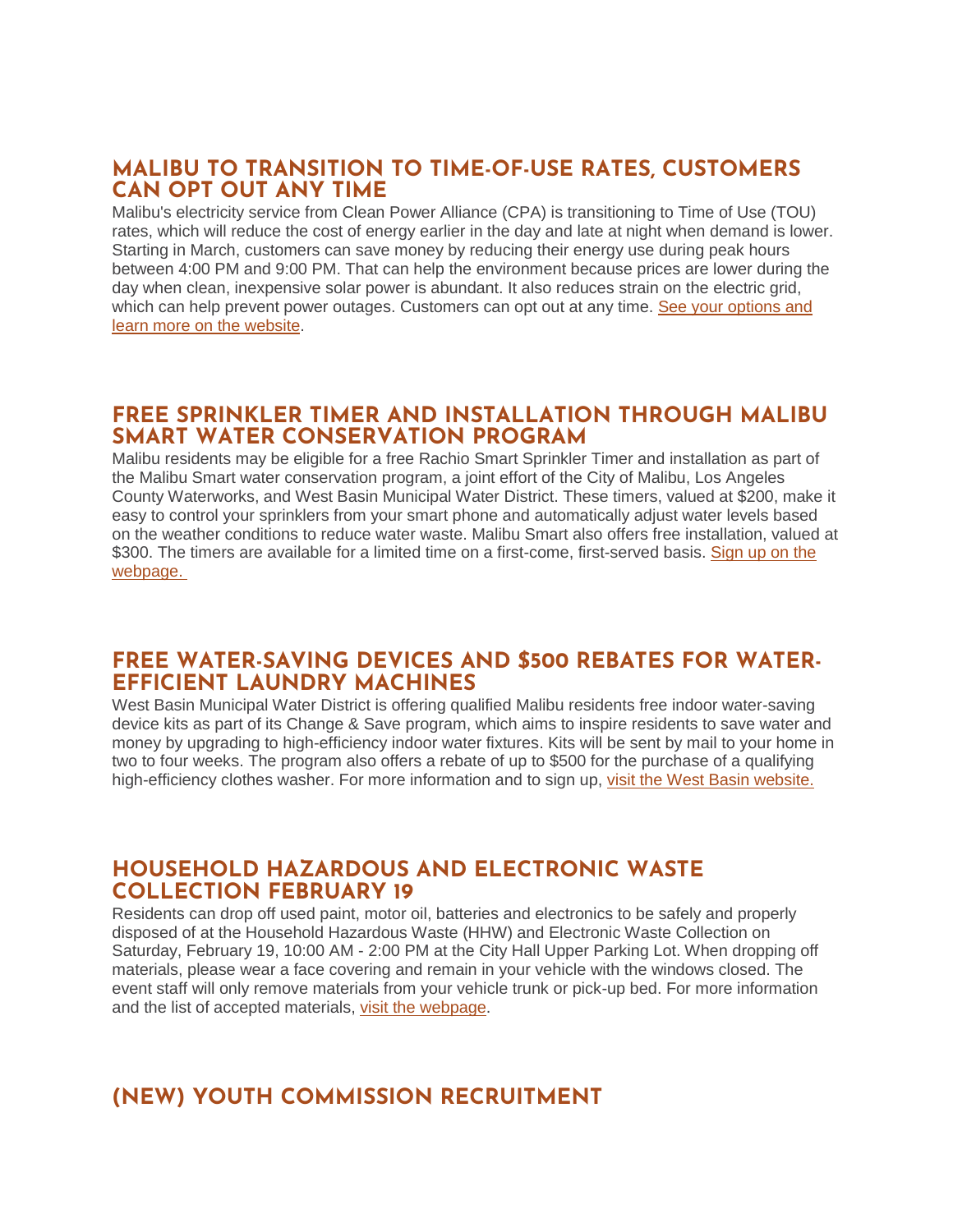Applications for the 2022-2023 Harry Barovsky Memorial Youth Commission are now available [on](https://www.malibucity.org/178/Harry-Barovsky-Memorial-Youth-Commission)  [the Youth Commission webpage.](https://www.malibucity.org/178/Harry-Barovsky-Memorial-Youth-Commission) The application period is open through 4:00 PM on Friday, March 25, for youth in grades 7 through 12 who reside or go to school within City limits during the 2022- 2023 academic school year. The Commission makes recommendations to the City Council on City programs and projects that serve young people. For more information, e-mail Recreation Manager Kate Gallo at [kgallo@malibucity.org.](mailto:kgallo@malibucity.org)

### **(NEW) TRANCAS FIELD INVASIVE PLANT REMOVAL**

Removal work for two species of invasive plants at the Trancas Open Space began on February 9. The project will remove castor bean and tree tobacco from the property utilizing grant funds and will take eight weeks to complete. For more information, please call Recreation Supervisor, Chris Orosz at 310-456-2489, ext. 337.

### **POETRY WORKSHOP FEBRUARY 19**

Join Malibu Poet Laureate Ann Buxie on Saturday, February 19, at 11:00 AM for Malibu's next poetry writing workshop, "The Write Time." The free virtual workshop will be held via Zoom. For more information or to RSVP, [visit the webpage](http://malibucity.org/poetry) or call 310-456-2489, ext. 350.

### **SPRING RECREATION GUIDE**

The Spring 2022 Recreation Guide and City Newsletter is now available online [on the Community](http://malibucity.org/CommunityServices)  [Services Department's webpage.](http://malibucity.org/CommunityServices) The guide will be mailed to Malibu homes on February 6 and features information and news about the Community Services Department's excellent programs and parks, as well as informational articles and contact information for City departments and services. Registration for Spring 2022 programs opens Monday, February 14, at 8:00 AM [on the webpage.](http://malibucity.org/register)

### **(NEW) SPECIAL JOINT PUBLIC WORKS / PUBLIC SAFETY COMMISSION MEETING FEBRUARY 23**

The City will hold a joint Public Works Commission and Public Safety Commission special meeting virtually on Thursday, February 23, 3:30 PM to discuss potential safety projects as well as the redesign of the proposed Westward Beach Improvements Project. The agenda, staff report and viewing and commenting instructions are [posted on the website.](https://www.malibucity.org/agendacenter) During a special joint meeting on January 20, the Commissions voted to recommend to the City Council to suspend the project. Community concerns were raised about the project related to the ongoing beach erosion that led to the recent collapse of the connector road leading from Westward Beach Road into the Point Dume Parking lot and other issues. The Commissions recommended further environmental, safety and coastal engineering review, and getting community input before moving the project forward. The item will be scheduled for a future City Council meeting, with details to be announced when they become available.